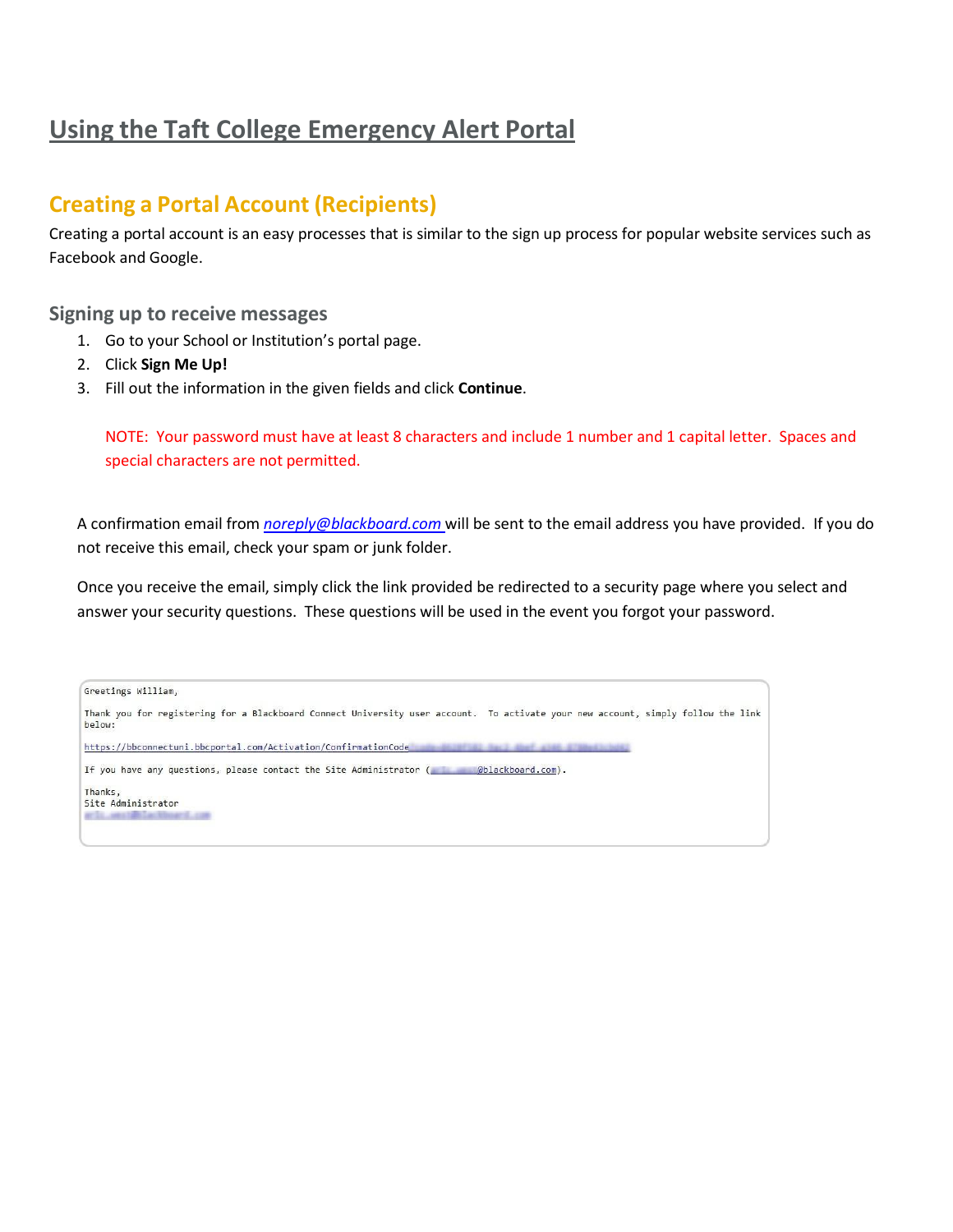4. Select a security question from the each drop down box and provide an answer. Make sure you provide an answer you will remember. Click **Save** when you're done.

| <b>Answer Security Questions</b> | If you need to reset your password, you will be asked the security questions you select and required to answer them correctly. |
|----------------------------------|--------------------------------------------------------------------------------------------------------------------------------|
|                                  | <b>Security Question 1:</b><br>What city were you born in?                                                                     |
|                                  | Stratford-upon-Avon, Warwickshire England                                                                                      |
|                                  | <b>Security Question 2:</b><br>Who is your favorite author?                                                                    |
|                                  | <b>Marlowe</b>                                                                                                                 |
|                                  |                                                                                                                                |
|                                  | Clear<br>Save                                                                                                                  |

5. If you have successfully provided your answers to the security questions, you will be presented with a confirmation screen. Click **Login** to continue to the login screen.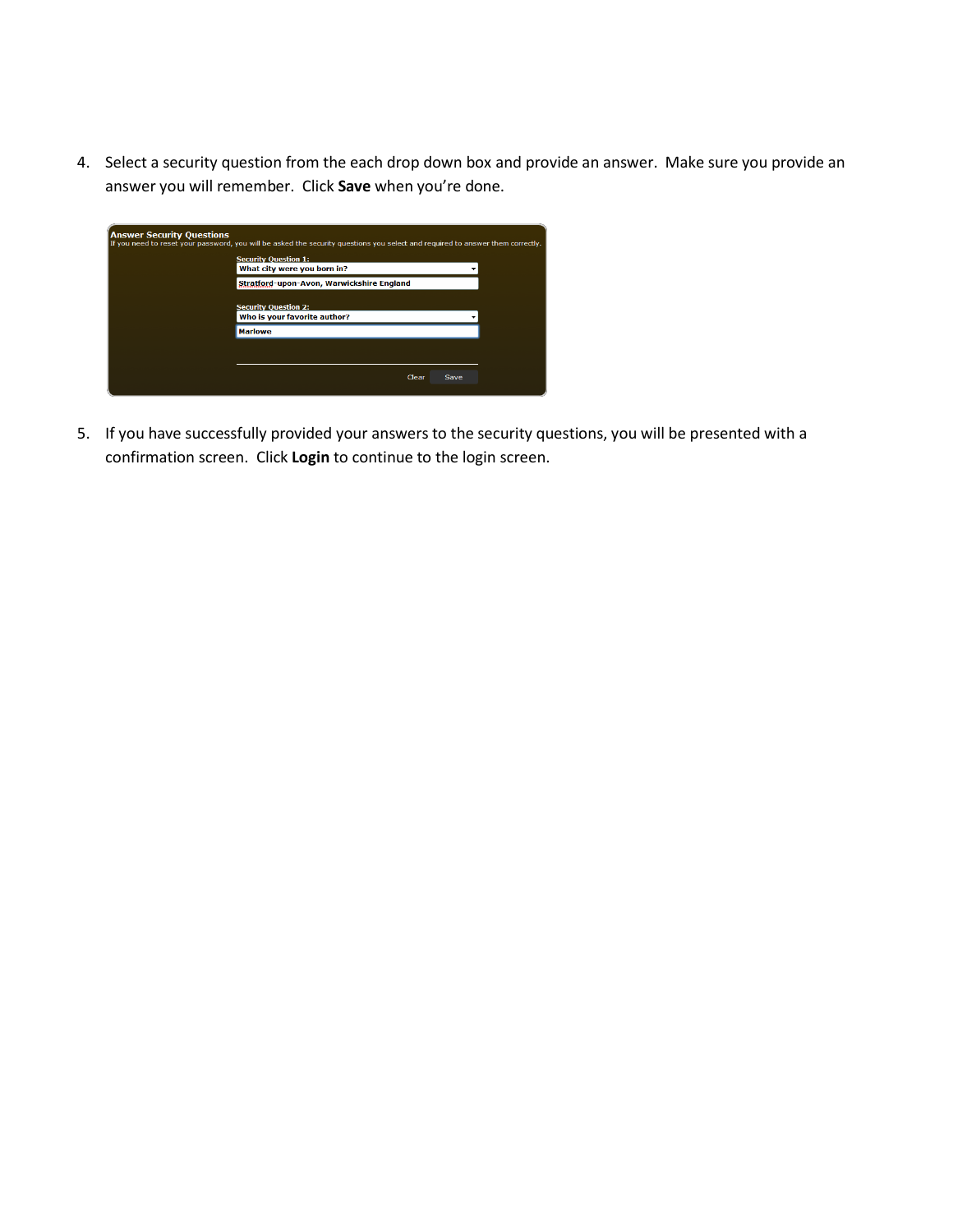**Logging In for the First Time (Closed Portal)**

1. Go to your School's Portal homepage and provide your email and password. The email needs to be on file at Taft College.



Before you can continue, you will need to provide information to verify it is you.

2. Provide the identification code (student ID number that starts with an "A").

|                      | Please enter the identification code for the contact: |        |  |  |  |
|----------------------|-------------------------------------------------------|--------|--|--|--|
| <b>Find Contacts</b> | 123456789                                             | Submit |  |  |  |
|                      |                                                       |        |  |  |  |
|                      |                                                       |        |  |  |  |
|                      |                                                       |        |  |  |  |

3. Include information regarding the contact, such as a phone number or address.

|                      | Please enter the identification code for the contact: |                                                                                                                                                                                                          |
|----------------------|-------------------------------------------------------|----------------------------------------------------------------------------------------------------------------------------------------------------------------------------------------------------------|
| <b>Find Contacts</b> | 987654321                                             |                                                                                                                                                                                                          |
|                      | 415248                                                | Please enter ONE piece of information on record for this contact that we can use to verify your<br>relationship to them. You can enter a phone number (xxx-xxx-xxxx) or e-mail address.<br><b>Submit</b> |

4. The system will look for the contact record and display the match below. Click the **Associate** button below the results to associate your portal account to your Blackboard Connect Contact.

|                      | Please enter the identification code for the contact:                                                                                                                                   |
|----------------------|-----------------------------------------------------------------------------------------------------------------------------------------------------------------------------------------|
| <b>Find Contacts</b> | 987654321                                                                                                                                                                               |
|                      | Please enter ONE piece of information on record for this contact that we can use to verify your<br>relationship to them. You can enter a phone number (xxx-xxx-xxxx) or e-mail address. |
|                      | 415-248-9006                                                                                                                                                                            |
|                      | We found a contact using the information you provided.                                                                                                                                  |
|                      | William Shakespeare<br>BBC CLIENT CARE UNIVERSITY (DEMO ACCOUNT)<br>Associate                                                                                                           |

Once you have associated your portal account with your Blackboard Connect Contact, you will be redirected to your portal account.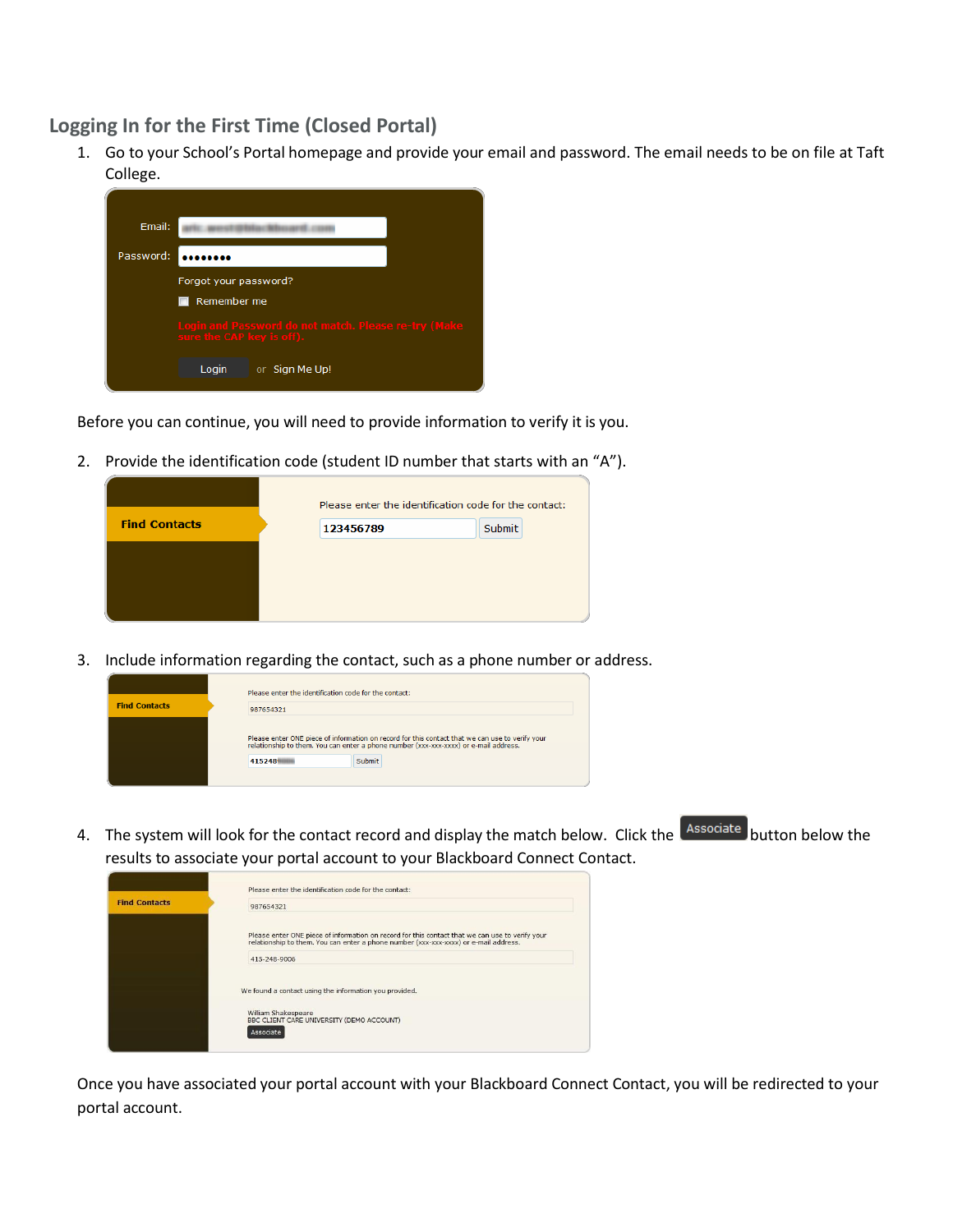## **Navigating the Connect Portal**

When you first log into your portal account you will see your portal homepage. From this page you can view your message history, read RSS feeds important to your school, or navigate to manage your Contact information.



- 1. **Edit contact information:** Click this link to be redirected to your contact information screen where you can update your contact information with your College's Blackboard Connect service.
- 2. **RSS Feed:** View RSS feeds provided by your College.
- 3. **Message History:** Review and read the most recent notifications sent to you.
- 4. **Navigation Menu:** To navigate the portal site, click your name in the top right corner of your screen and select one of the following options:
	- *Contact Info*: Click this option to manage your contact [information.](#page-4-0)
	- *Subscriptions:* View which phone numbers you have on file and what type of messages those numbers are set up to receive.
	- *User Settings:* Update your password and login email or delete your account using this option.
	- *Sign Out*: Select this option to sign out of your portal account.
- 5. **Home:** Click this button on any page to return to the Home page.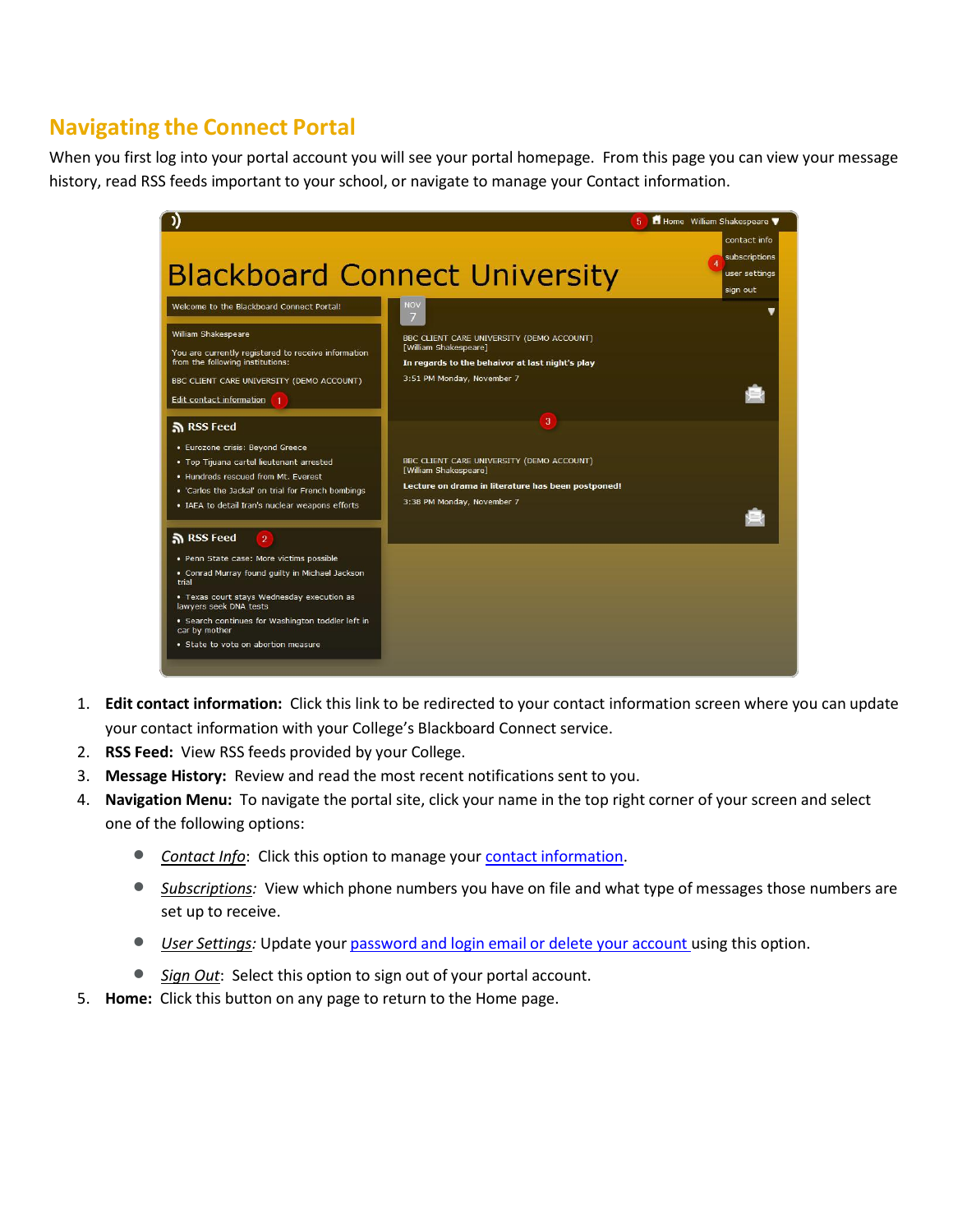# <span id="page-4-0"></span>**Updating your Contact Information**

This section will cover how one of your recipients will update their contact information in the Blackboard Connect Portal, including:

- $\triangleright$  How to change and remove email addresses and phone numbers.
- $\triangleright$  Add existing contact types, such as adding additional phone numbers.
- $\triangleright$  Choose their default language so they can receive messages in languages other than English.

#### **Updating your Phone Numbers**

- 1. Click *your name* in the top right corner of your screen and select **Contact Info.**
- 2. Mouse over the phone number you want to edit and click the  $\mathbb{Z}$  ledgered button to the right of your phone number.



3. You can change your phone number in the **Number** field.

| <b>Country Code</b><br>囲<br>$1 - U.S.A.$ | $\overline{\phantom{a}}$ | <b>Number</b><br>4152489006 |                       |                 |        |      |
|------------------------------------------|--------------------------|-----------------------------|-----------------------|-----------------|--------|------|
| <b>Type</b><br>Work                      | $\overline{\phantom{a}}$ | <b>Voice</b><br>V           | <b>Text</b><br>$\Box$ | <b>TTY</b><br>П |        |      |
|                                          |                          |                             |                       |                 | Cancel | Save |

Additionally, you can also use the pull-down menus to change your country code and type of phone (work, home, and mobile). Use the checkboxes to indicate whether the phone can accept voice messages, SMS text messages, or if your phone is a TTY device for the hearing impaired.

4. Any changes to your email and click the  $\vert$  save button.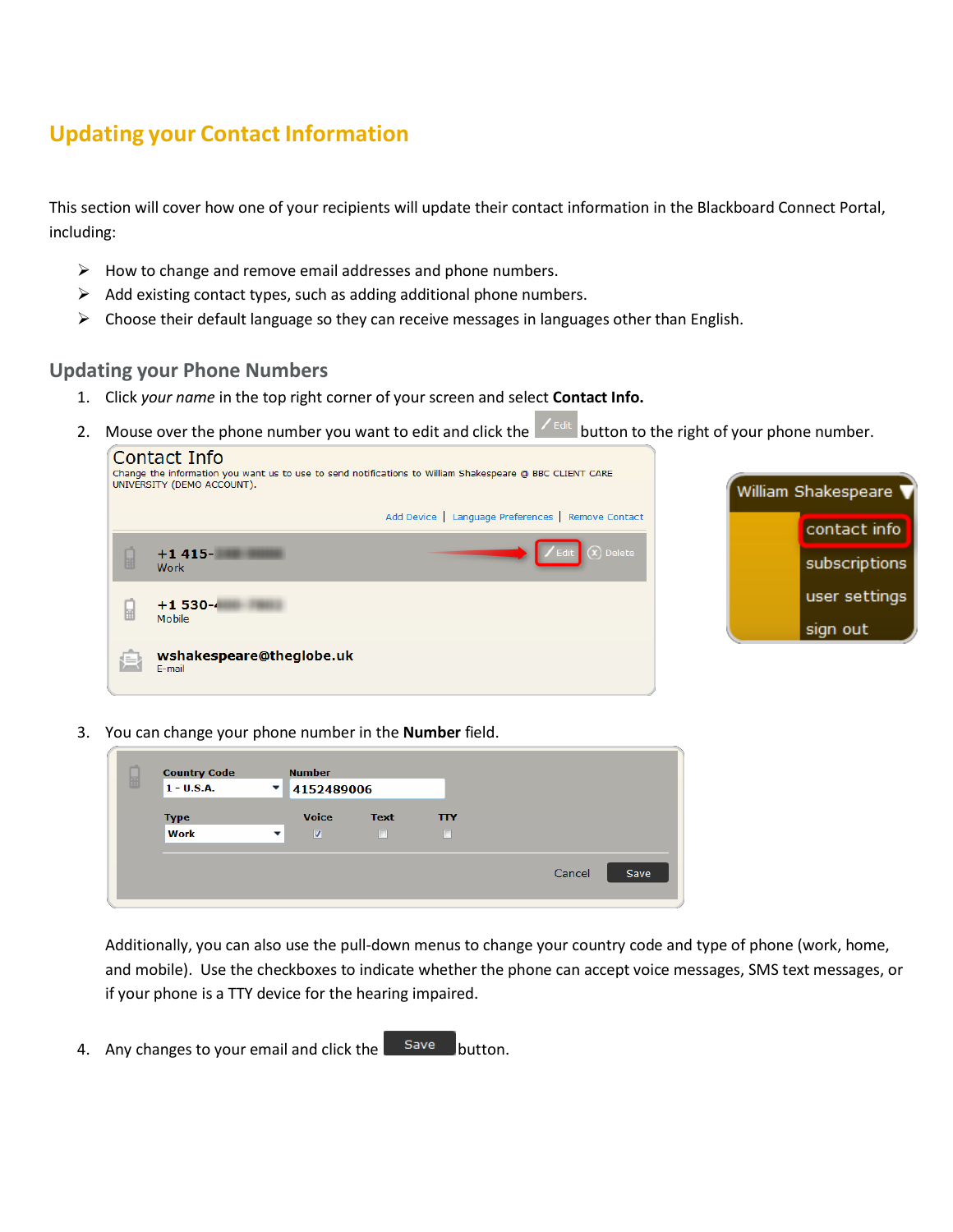### **Removing a Phone Number**

- 1. Mouse over the phone number you want to delete and click the  $\overline{\otimes}$  belete button to the right of your phone number.
- 2. Click **OK** on the confirmation pop-up or click *Cancel* to keep your phone number and return to the Contact Info Page.

### **Changing your email address**

- 1. Click *your name* in the top right corner of your screen and select **Contact Info.**
- 2. Mouse over the email you want to edit and click the  $\vert z \vert$  button to the right of your email address.

| $+1415-$<br>屈<br>Work                                          |  |
|----------------------------------------------------------------|--|
|                                                                |  |
| $+1530-$<br>屈<br>Mobile                                        |  |
| $(x)$ Delete<br>$Z$ Edit<br>wshakespeare@theglobe.uk<br>E-mail |  |

| S | <b>Email Address</b> |        |      |
|---|----------------------|--------|------|
|   |                      | Cancel | Save |

**Removing your email address**

- 1. Mouse over the email you want to edit and click the  $\overline{\textcircled{x}}$  belete button to the right of your email address.
- 2. Click **OK** on the confirmation pop-up or click *Cancel* to keep your email and return to the Contact Info Page.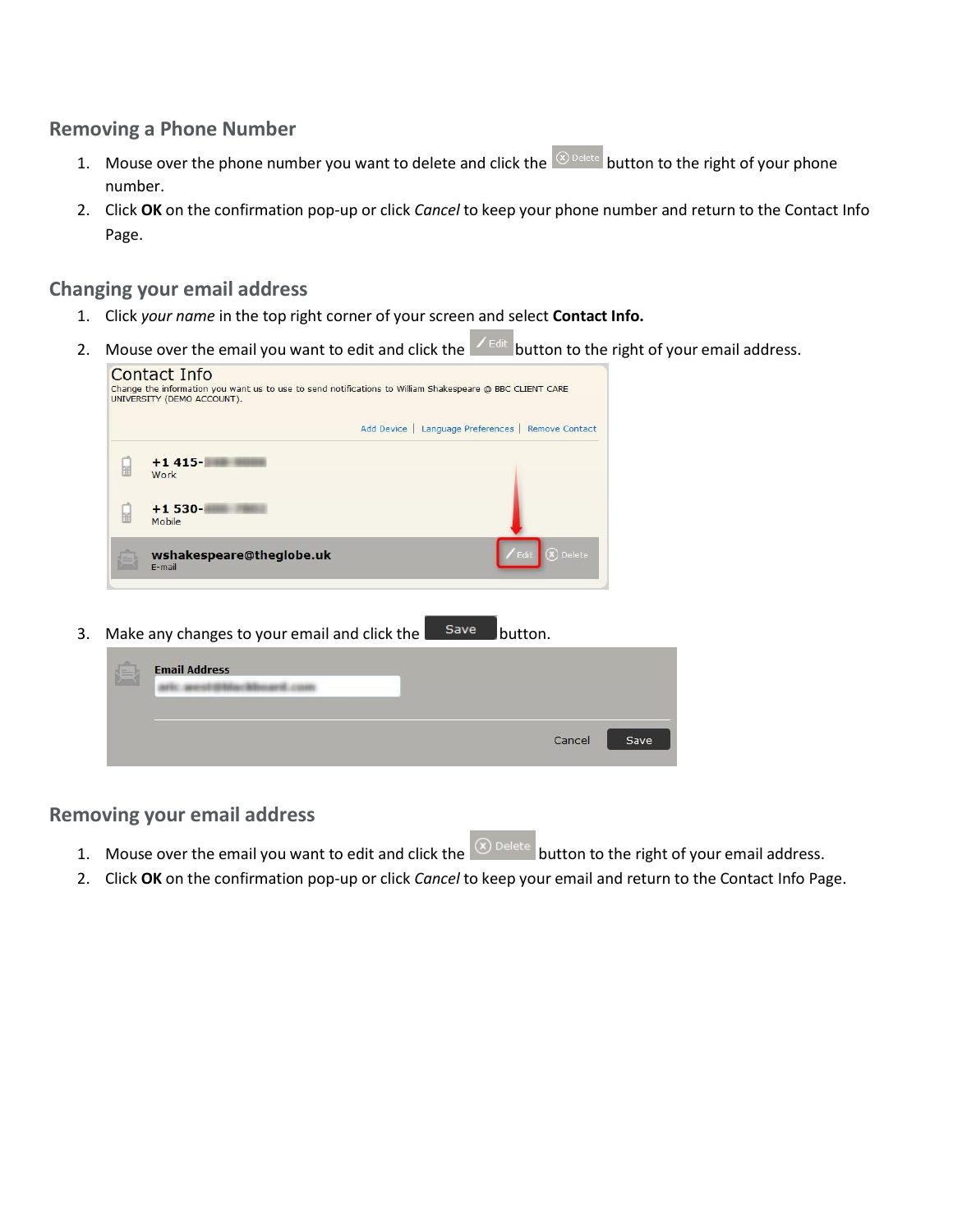## **Viewing Sent Messages**

When your recipients log into your School Portal, they will be able to view messages that have been previously sent to them on the **Home Page**.

#### **Phone Messages**

From the Home Page, locate the message you would like to view and click the interestion.



A new pane will open below the message box. If the message was sent as a Text-to-speech, a transcript of the message will appear in field below.

Click the  $\blacksquare$  icon to listen to the audio version of the message.

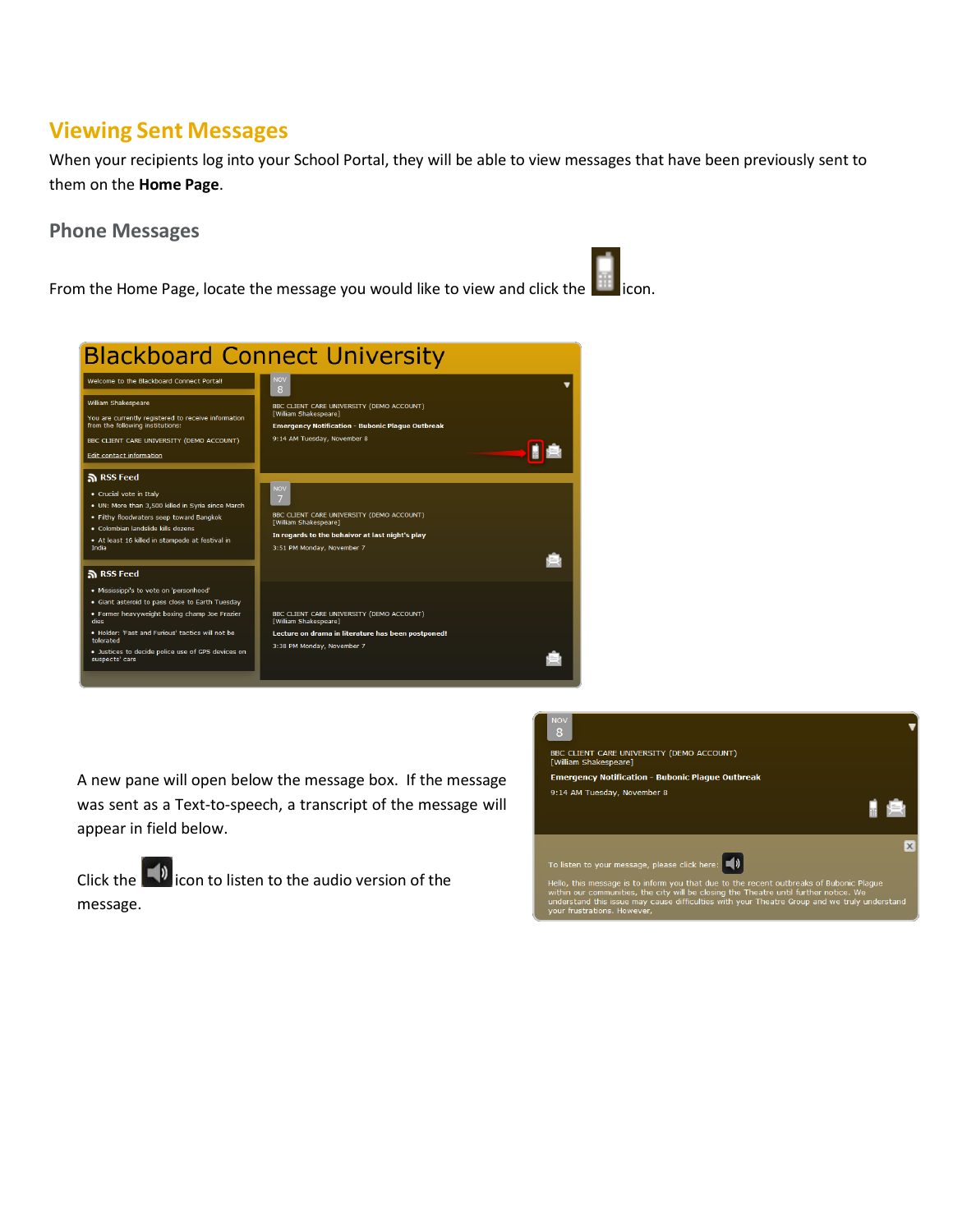To close the message, click the button in the upper right corner of the message box.

#### **Email Messages**

From the Home Page, locate the message you would like to view and click the  $\Box$  icon.



To close the message, click the  $\left|\mathbb{X}\right|$ button in the upper right corner of the message box.

#### **For Phones:**

- 1. Select a **country code** from the Country Code drop-down menu.
- 2. Type the **phone number** you want to add in the Number field.
- 3. Use the *Type* pull-down menu to select what **type of phone** the number belongs to (i.e. Home, work, or Mobile).
- 4. Use the Checkboxes to specify what type of message you want to receive (voice messages, text, or TTY).